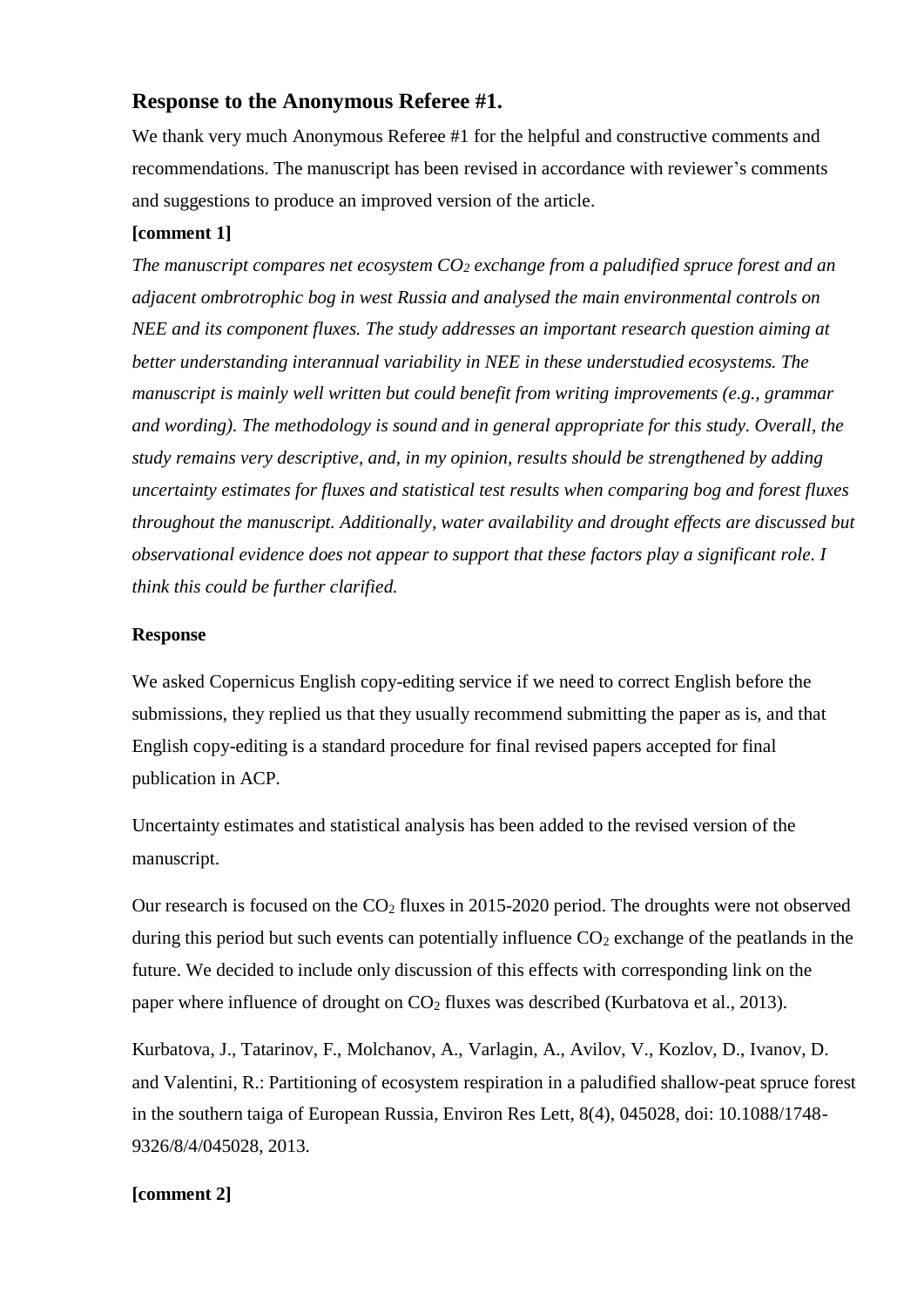### *<https://doi.org/10.1029/2019JG005090>*

### **Response**

We've cited the reference and added it to the reference list (P.2, L. 42-46): "It is suggested that growing air and peat temperatures especially under raising frequency of droughts in boreal regions can significantly increase decomposition rates and switch peatlands from  $CO<sub>2</sub>$  sink to CO<sup>2</sup> source for the atmosphere (e.g. Alm et al., 1999; Moore, 2002; Lund et al., 2012; LaFleur et al., 2015; Helbig et al., 2019; Loisel et al., 2021)."

## **[comment 3]**

*Line 54: The following reference could be cited here too: Moore et al., 2006; <https://doi.org/10.1111/j.1365-2486.2006.01247.x>*

#### **Response**

We've cited the reference and added it to the reference list (P. 2-3, L. 53-56): "Previous studies reported that NEE of the peatlands is susceptible to water table depth (WTD) dynamics, air and peat temperature variations, changes in global radiation, timing of the snowmelting and peat layer thaw (Moore et al., 2006; Dunn et al., 2007; Lindroth et al., 2007; Sulman et al., 2010)."

## **[comment 4]**

*Line 61-64: Helbig et al. (2019) might be relevant here too*

## **Response**

We've cited the reference (P. 3, L. 63-66): "For instance, the forest peatlands can sequestrate atmospheric CO<sup>2</sup> before the snowmelting and peat thaw in spring, while a thawing is necessary for the beginning of the  $CO<sub>2</sub>$  uptake at non-forest peatlands (Tanja et al., 2003; Euskirchen et al., 2014; Helbig et al., 2019)."

## **[comment 5]**

*Line 72: It might be insightful to include results from the SPRUCE experiment to the introduction and/or discussion [\(https://mnspruce.ornl.gov\)](https://mnspruce.ornl.gov/)*

### **Response**

We've added a several results from SPRUCE experiment to the discussion (P. 31-32, L. 609- 616): "While warming and moistening in winter could increase GPP more than TER especially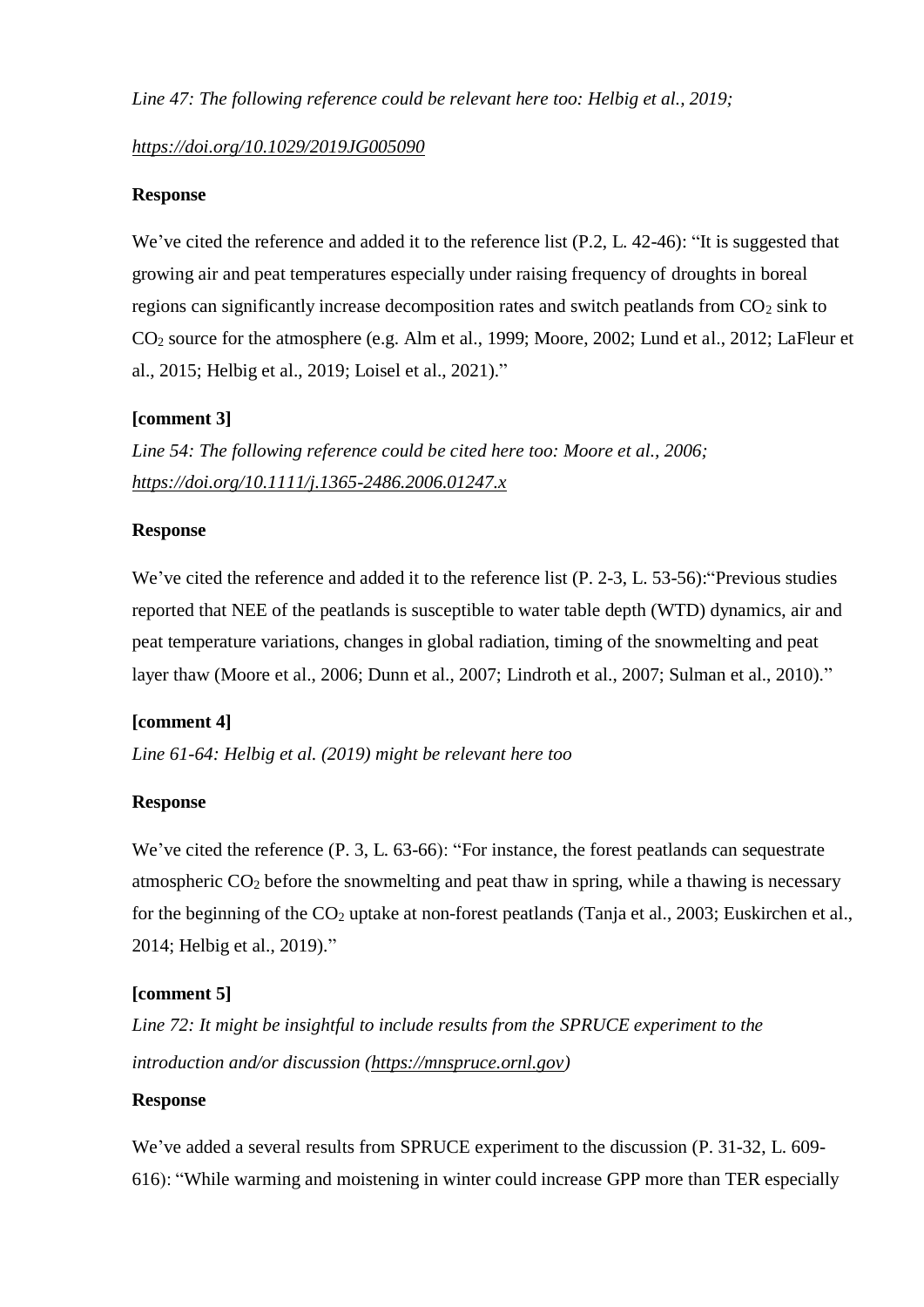at paludified forests, the extreme hot and dry conditions are able to increase heterotrophic respiration significantly and switch peatlands from  $CO<sub>2</sub>$  sink to a consistent  $CO<sub>2</sub>$  source for the atmosphere as well as alter NPP of the ecosystems. For example, SPRUCE experiment in Minnesota (USA) showed a significant carbon loss rates at black spruce stands on the bog (higher than its historical accumulation rates) under the warming treatment which was connected with increased heterotrophic respiration, decreased *Sphagnum* and tree above ground NPP (Walker et al., 2017; Hanson et al., 2020)."

## **[comment 6]**

*Line 78: Another paired flux tower study comparing forested and non-forested peatlands in the sporadic permafrost zone is published by Helbig et al. (2017;*

*[https://doi.org/10.1111/gcb.13638\)](https://doi.org/10.1111/gcb.13638)*

### **Response**

We've cited the reference (P. 3, L. 75-80): "Unfortunately, in spite of a numerous experimental studies focused on ecosystem-atmosphere  $CO<sub>2</sub>$  fluxes in different peatland types in high-latitudes in North America (e.g. Roulet et al., 2007; Gill et al., 2017), Europe (e.g. Kurbatova et al., 2002; Lindroth et al., 2007; Minkkinen et al., 2018) and Asia (e.g. Tchebakova et al., 2015; Alekseychik et al., 2017; Park et al., 2021) there is lack of studies considering the ecosystem CO<sup>2</sup> fluxes at the forest and non-forest peatlands located in the same landscape and undergo the similar weather conditions (e.g. Euskirchen et al., 2014; Helbig et al., 2017; Zagirova et al., 2019)."

### **[comment 7]**

*Line 83: Park et al (2021; https://doi.org/10.3390/atmos12080984) is another study on*

# *Russian peatlands.*

#### **Response**

We have't cited this paper here because the experimental data used in the research was obtained in Asian part of the country.

#### **[comment 8]**

*Line 93: I think the latitude/longitude coordinates should be listed here for both sites.*

#### **Response**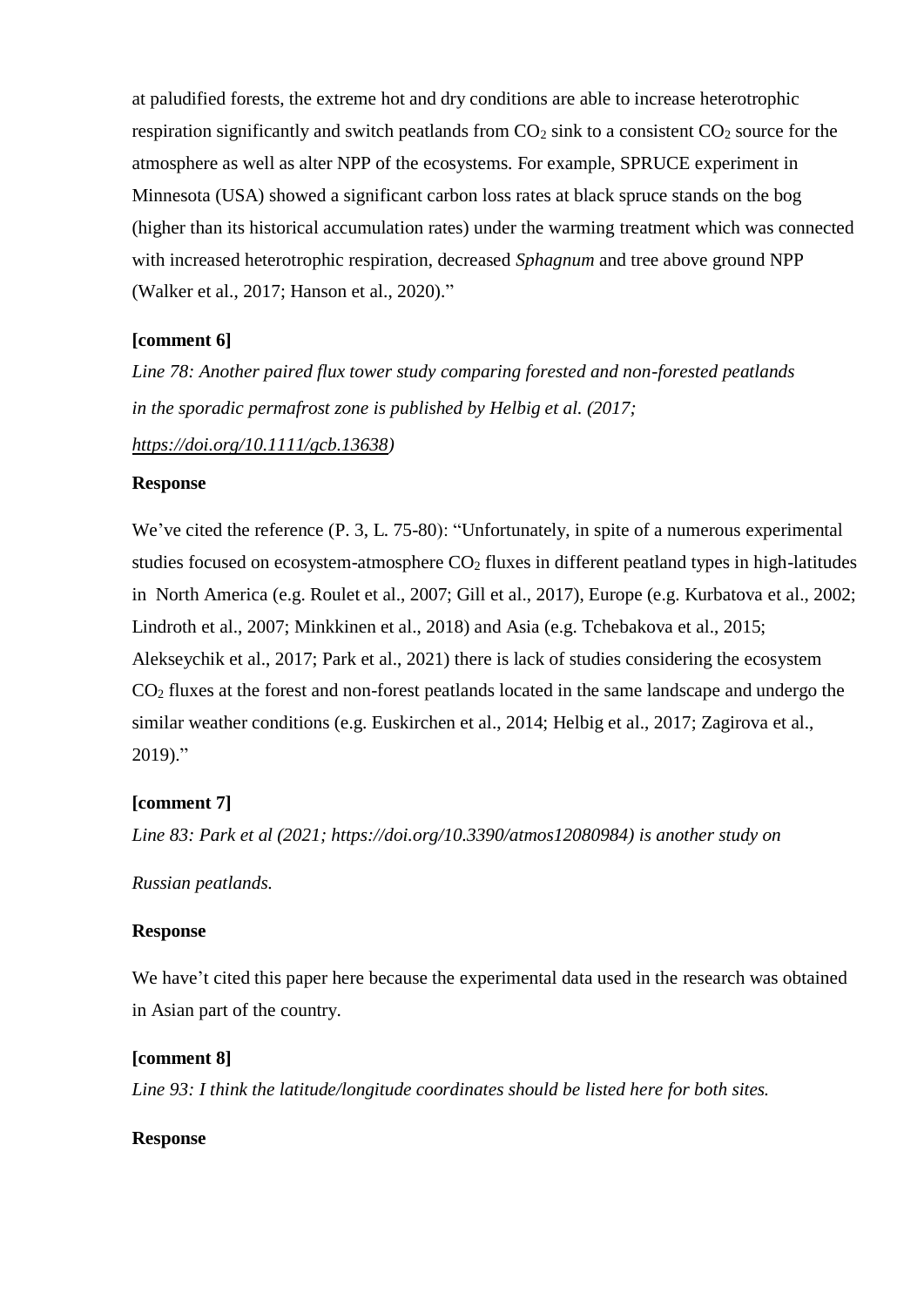We listed the coordinates of the stations to  $(P. 4, L. 96-99)$ : "This study was conducted at paludified spruce forest (56.4615°N, 32.9221°E, 265 m a.s.l.) and adjacent ombrotrophic bog (56.4727° N, 33.0413° E, 240 m a.s.l.) located on the territory of the Central-Forest state natural biosphere reserve (CFSNBR) in the south-western part of Valdai hills in Tver region of Russia  $(Fig.1a)$ "

## **[comment 9]**

*Line 106: The growing season definition could already be introduced here.*

## **Response**

We've introduced the growing season definition to  $(P.6, L. 109-114)$ : "Soil surface is typically covered by snow from mid-November to late March - early April (Desherevskaya et al., 2010) and the growing season calculated as the number of days between the first 5-day period with mean daily air temperatures above 5°C (Leaf-on day) to the first 5-day period with mean daily air temperatures below 5°C (Leaf off day) following (Urban SIS, 2018; Buitenwerf et al, 2015; Donat et al, 2013; Mueller et al, 2015) lasts 182 days on average (since 12 Apr. to 11 Oct.)."

# **[comment 10]**

*Line 146: It is unclear what a "standard design" is. Please clarify.*

## **Response**

We've deleted the word "design" from the  $(P.7, L. 155)$ : "Flux stations at PF and OB sites have a standard instrumentation for FLUXNET network."

# **[comment 11]**

*Line 148: The tower height is 29 m, but trees reach up to 27 m. It seems as if the EC measurements could be most of the time in the roughness sublayer affecting the validity of the essential EC assumptions. Perhaps the authors could explain how this potential issue was addressed.*

## **Response**

We've updated the information about tree heights and also, added DBH. According to the last survey at PF site (November 2021) the mean tree height around the tower is 16.9 m, but several trees in the ecosystem reaches 27 m (P. 6, L. 130-131): "The mean tree height is  $16.9 \pm 6.4$  m  $(\pm SD)$  with mean diameter at breast height (DBH) 21.6 $\pm$ 8.9 cm ( $\pm SD$ ) and undergrowth is about 0.3 m.".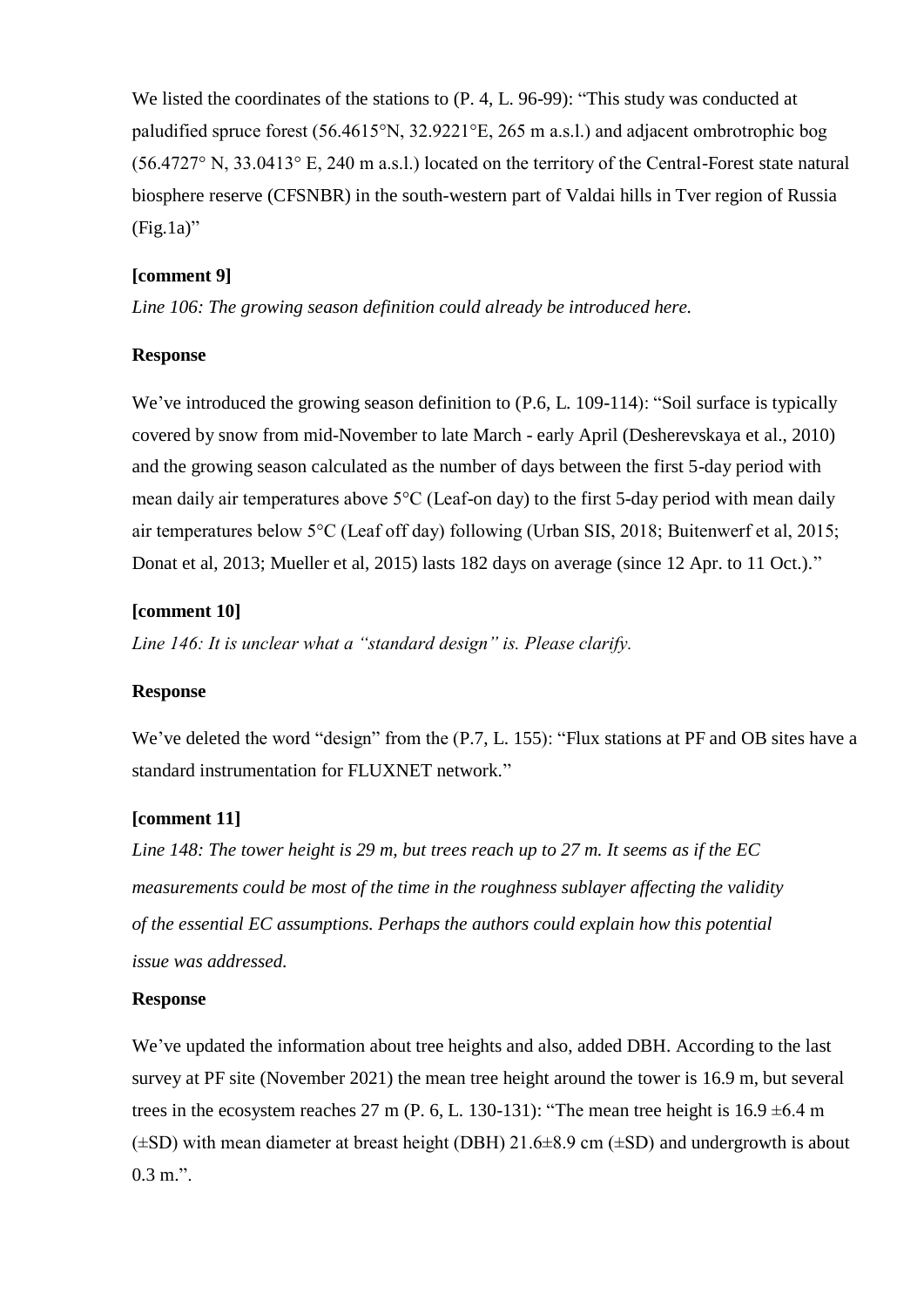## **[comment 12]**

*Line 200: Why was VPD not included in the GPP response?*

### **Response**

We haven't included VPD in the GPP-Rg response analysis due to the lack of GPP data obtained under high VPD. VPD at the ecosystems changed in the narrow range: in early spring and late autumn day-time VPD at PF and SB sites didn't exceed 5 hPa, even in the driest summer 2018 about 90% of the 30-min day-time VPD values were less than 10 hPa and about 75% of the daytime data were less than 5 hPa.

### **[comment 13]**

*Table 1 and other tables: At least for the long-term means, the standard deviation should be included in the table. It would also help to characterise how strong the climate anomalies were.*

#### **Response**

We've added the standard deviations of the long-term mean air temperature and precipitation values to Table 2 and Table 3.

### **[comment 14]**

*Line 262: Is there a relationship between precipitation and water table depth?*

#### **Response**

As it shown in Tab. 1 mean annual WTD negatively correlated with annual precipitation, but parametrization the relationship between precipitation and water table depth on shorter scales is challenging due to the lagged response of the WTD on precipitation.

#### **[comment 15]**

*Line 273: This is one example where the claim that "strong dependence … was not found" should be backed up with statistical methods.*

#### **Response**

We've decided not to consider the dependence between the annual sums of the  $CO<sub>2</sub>$  fluxes and GSL due to the small number of samples. We expressed the sentence in another way (P. 14, L.290-292): "Maximal and minimal annual NEE, TER and GPP at PF site were not correspondent with maximal and minimal GSL."